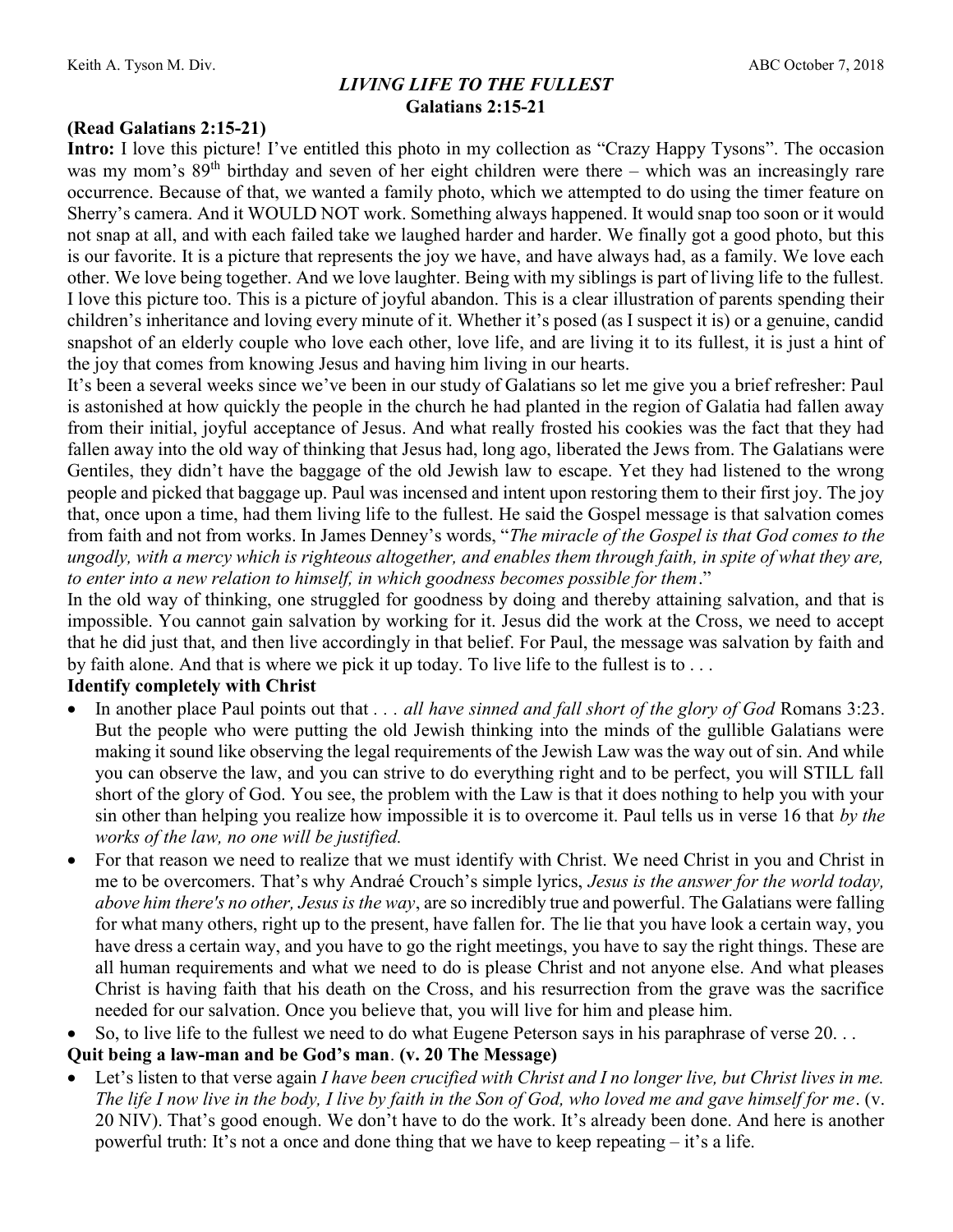- Living life to the fullest means living in Christ. Archibald Hunter writes, "Faith, as this verse makes plain, is not the act of a moment only, it is the attitude of a whole life. It is not to say one time, "I believe in Christ.'; it is to go on, day after day, month after month, year after year, believing with all one's heart in Christ as God's Son, who so loved us as to give his life for us."
- That's it! When I was a kid in Vacation Bible School we learned a song that meant exactly that: we sang, Happiness is to know the Savior, living a life, within his favor. And later it says, Real joy is mine, no matter if the teardrops start, I've found a secret, it's Jesus in my heart. Happiness is to be forgiven, living a life, that's worth the liv'n, Taking a trip that leads to heaven. Happiness is the Lord!
- They seem like simple words, but simple or not, they are TRUE! Paul is pointing out what we still need to see, we are making it impossible when Jesus has made it possible. That is why he is saying, in so many words, "Don't become like me, with all my human requirements, become like Christ.". Jesus is the model to follow. And so Paul gives us some assurance, telling us, in so many words, "Relax people, guess what?

# We're not perfect yet

. . .

- He does this by asking, "If I'm not perfect then is Christ failing in me?" And he responds in the strongest language he knows. We translate it "Absolutely not!". The literal translation from the Greek is "MAY IT NEVER BE!!" But, truth be told, if I used the language Paul used to express his true thinking on it, I really have to ask you to "pardon my French." It's like this, when we diminish what God has done for us in Christ Jesus, in fact if we diminish God in any way at all, we are insulting and rejecting the work he has already done for us. Think about that. (PAUSE)
- $\bullet$  That is why the answer is ...

# In Christ Alone

- Paul is hurt more than angry that the Galatians had gone after the works religion of the old Jewish way of thinking. That thinking held that the Gentiles (which the Galatians were) not only did not have the law but could never possess it and therefore would never achieve righteousness. This was not only unnecessary, but a lie. Paul's point is YOU CANNOT ACHIEVE RIGHTEOUSNESS!!!!!! EVER!!! And for that reason legalism is the enemy of the Gospel. Sin is coming short of God's standards not man's standards.
- Archibald Hunter says it best, "When, knowing ourselves to be sinners who cannot perfectly keep God's law, we put our trust in Christ who died to redeem us, God accepts us for Christ's sake, grants us forgiveness, and sets our feet on the way of salvation." The answer is in Christ alone. This is why we have hope. So it's like this, the only way to get right with God is to trust Christ and by not working for it.

Conclusion: Let me wrap this up with a couple thoughts. For Paul, to go back to the Law is to refuse the incomparable grace of God in the Cross. Going back to the Law is to imply that it could really save and there was no need for the Cross and that Jesus didn't need to die. We don't struggle with that same law. We struggle with our own law. The one that says we aren't good enough for Jesus. That we're too bad for God to save. Or we keep letting him down with our human failures. This is what keeps us from living life to the fullest in Christ.

Well, look at it this way: One commentator I read this week used the word picture of the Cross being the wall of separation between me and my past. It was an awesome and incredibly freeing realization for me. Do you struggle with the sin you have in your past or even the present? Most of us do. Some more than others. Like me you need to get over it. Jesus took care of it at the Cross.

It's like being out in blinding blizzard with snow blowing across horizontally and 20 degree temperatures and they're dropping. You've been struggling unsuccessfully to shovel the driveway clean, you're exhausted and you finally just give up. So you struggle your way up to the door of the house and you burst through it into the warmth of the kitchen, and into the fragrance of your favorite meal (like a great chili or minestrone – whatever is the best meal you can think of on a bitter winter night) and it's being prepared on the stove by your mom or your wife, and she looks up and says, I made your favorite, just because I love you.